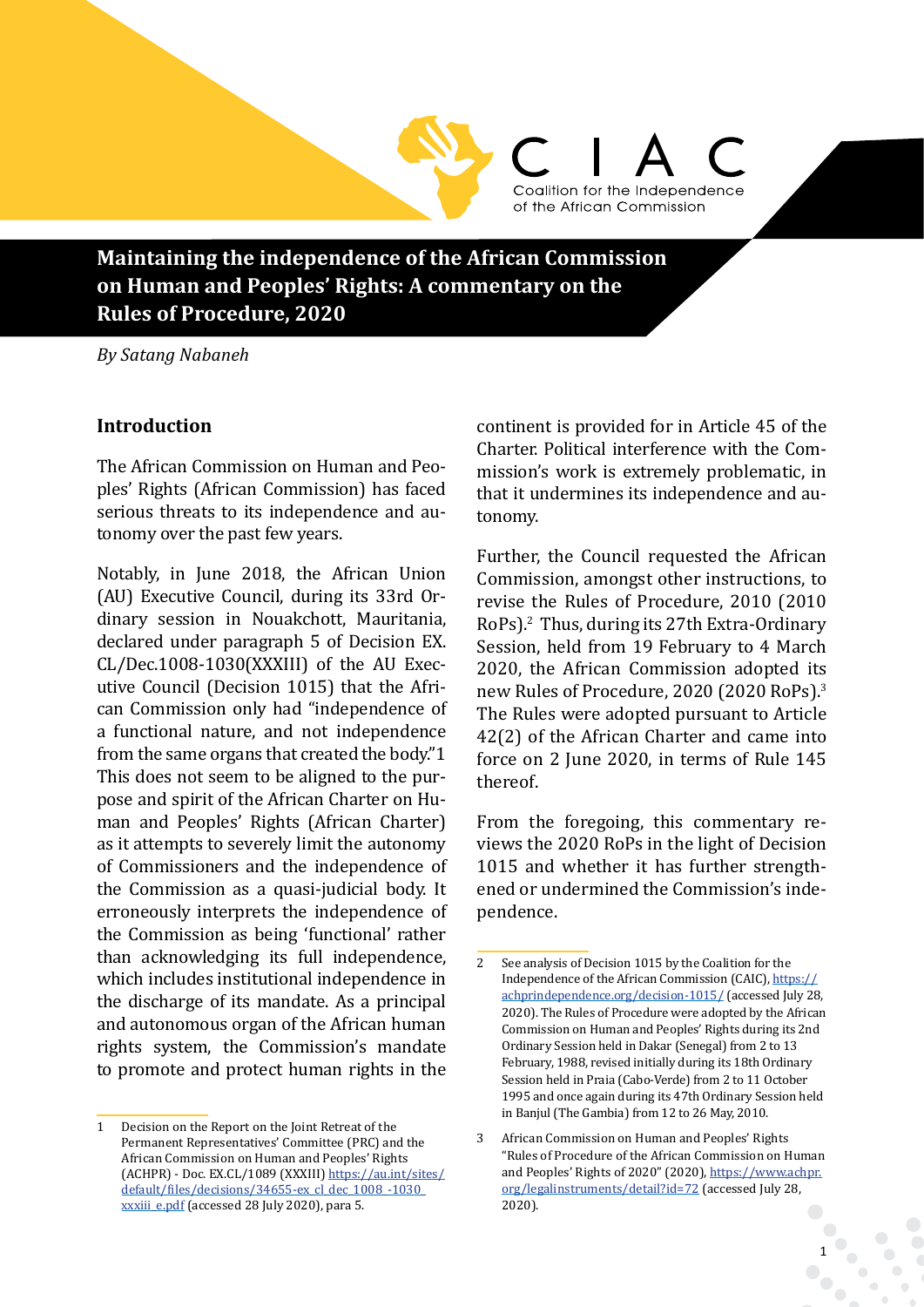# **Analysis of the 2020 RoPs in relation to the Commission's independence**

As noted above, the 2020 RoPs revises the 2010 rules. While not offering an exhaustive list, this article identifies some aspects of the 2020 RoPs and analyses whether they are key to preserving the autonomy of the Commission.

# *a. Mandate and status of the African Commission*

The 2010 RoPs had a single provision (Rule 3) on the status of the African Commission, which was defined as 'an autonomous treaty body within the framework of the African Union to promote human and peoples' rights and ensure their protection in Africa'.

The 2020 RoPs now, however, has several parts:

- Rule  $3(1)$  specifically and clearly stipulates that 'the African Commission is an autonomous treaty organ' with a mandate to promote and protect human rights in Africa in terms of Articles 30 and 45 of the Charter.
- Rule  $3(2)$  draws the connection between the Commission and the Assembly of Heads of States.
- Rule  $3(3)$  sets out the Commission's competencies i.e. power to interpret the Charter, including giving advisory opinions.
- Rule 3  $(4)$  on the status of the Commission provides that "The Commission shall be competent to interpret its own decisions.
- Rule 3 (5) The Commission shall lay down its Rules of Procedure pursuant to Article 42 (2) of the Charter.
- Rule 3 (6) sets out that the Commission shall have the competence to ensure the efficient and technical organisation and operation of the Secretariat
- Rule 3 (7) The Commission shall perform any other tasks which the Assembly may entrust to it pursuant to Article 45(4) of the Charter.

Generally Rule 3 is vital in terms of discussion around the independence of the Commission, especially in light of recent attacks on its independence. For instance, in clarifying the relationship between the Commission and the Assembly of Heads of States, this can serve as a monitoring tool of the Commission's independence by Non-Governmental Organisations (NGOs). In addition, Rule 3(4) is a significant provision given the recent controversy over interferences with the Commission's decision-making powers by the AU political bodies and the subsequent directives for these decisions to be altered to reflect the leanings of the political organs.

### *b. Code of conduct*

Rule 11 of the 2020 RoPs on code of conduct uses the operative term "shall" to require Members of the Commission to observe the principles and codes of conduct stipulated in the Rules as governing the terms and conditions of their service, including the principles relating to recusal and confidentiality, as well as relevant provisions of the AU Staff Rules and Regulations, the AU Code of Ethics and Conduct and the AU Harassment Policy. However, the term 'relevant' is not defined thereby making the provision ambiguous.

The likely difficulty posed with this Rule is that Commissioners in certain circumstances would be treated as staff of the AUC, thereby affecting the exercise of Commissioners' independent mandate, free from political interference and other influences such as withholding of benefits, financial or otherwise, through threats of disciplinary procedures for conduct compliant with their functions but deemed unfavourably by political actors.

However, in an attempt to clarify the relation between the RoPs and the relevant AU Staff Rules and Regulations, Rule 11(2) states that the RoPs will take precedence where there is a conflict. This can contribute towards strengthening of the Commission's independence and autonomy.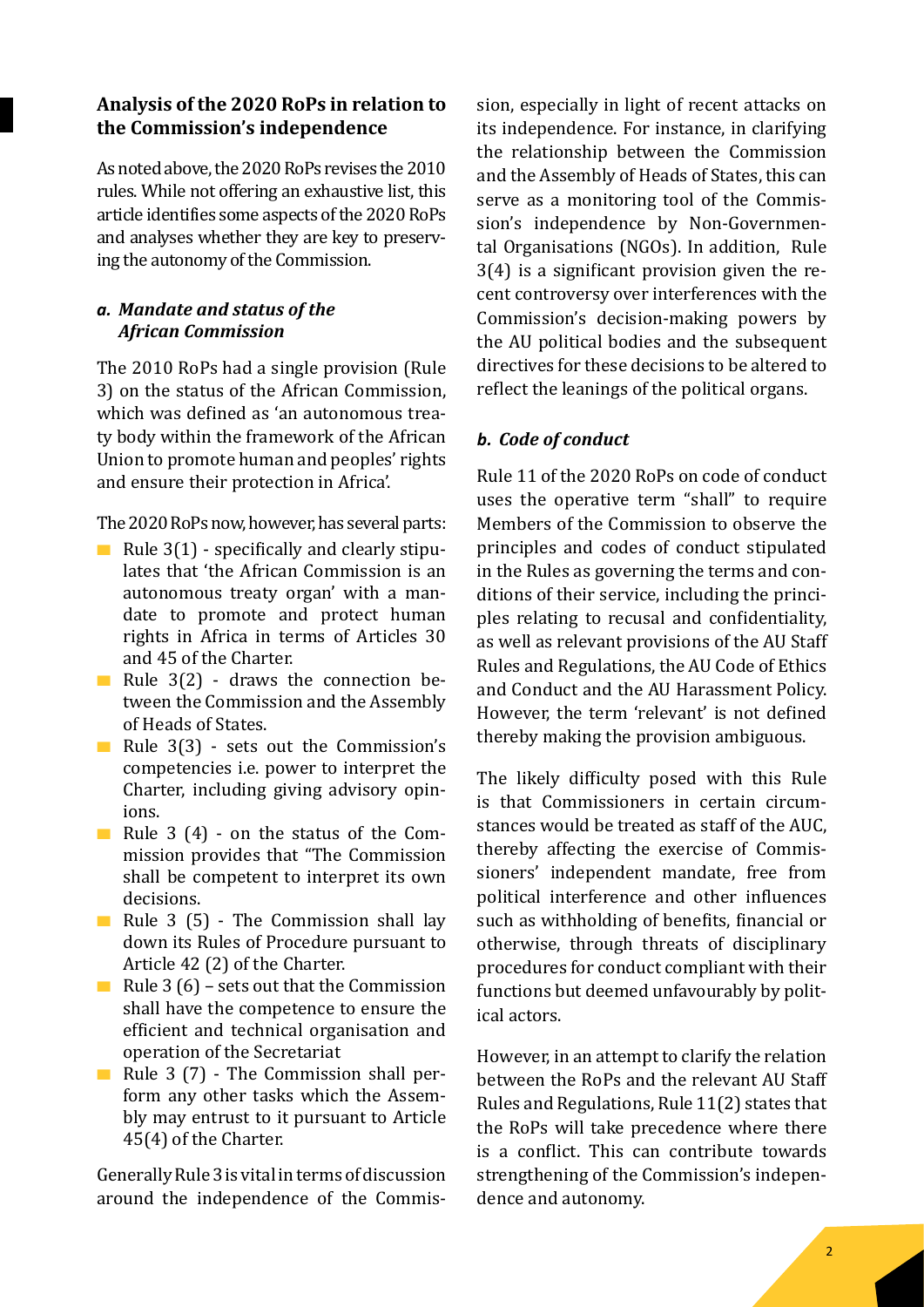#### *c. Sessions of the African Commission*

Rule 27 of the 2020 RoPs maintains Rule 25(1) and Rule 25 (2) of the 2010 RoPs on general principles. However, it added two sub-rules, 25 (3) on live transmission of session proceedings when possible and 25(4) on the adoption of a communique for the public at the end of the session. These are important additions given the current situation with the pandemic. For example, the 66th Ordinary Session of the Commission, which was scheduled to be held from 22 April to 12 May 2020 in The Gambia, was postponed. The session was held from 13 July to 7 August 2020 via zoom with a special focus on COVID-19. The 28th Extra-Ordinary Session of the Commission was also earlier held virtually from 29 June to 1 July 2020.<sup>4</sup>

Rule 27 (1) of the 2020 RoPs now increases the ordinary sessions of the Commission from 2 to 4 sessions each year. This is timely given the inadequacy of the previous sessions to cover the Commission's very extensive programme of work.

Rule 27(2) further vests decision-making power on convening of sessions in the hands of the Chairperson of the Commission in consultation with other members of the Commission and removes the requirement for consultation between the ACHPR Chair and the AUC Chair in the setting of such session dates under Rule 26 (2) of the 2010 RoPs. Where programmes of the AUC and Commission clash, it is better that negotiations take place in all collegiality but the AUC Chairperson should not have integral power in terms of the rules to call off, postpone or delay a Commission's meeting.

It is important to note that Rule 26(3) of the 2010 RoPs is retained under Rule 27 (3) of the 2020 RoPs where "in exceptional circumstances, the Chairperson of the African Union Commission may change the opening date of a session, in consultation with the Chairperson of the Commission." This provision appears to be a compromise for the removal of the AUC Chair's powers in convening the Commission's sessions. It partially limits the power of the AUC Chairperson to possibly alter session dates only in exceptional circumstances and always in consultation with the Chairperson of the Commission.

Under Rule 29 on Extraordinary Sessions (EOS), the wording is changed from "shall" to "may", thereby making the holding of EOS optional rather than compulsory. Rule 29(3) of the 2020 RoPs also further removes the obligation for the Commission's Chairperson to set dates for EOS in consultation with the AUC Chair and limits the consultation only to members of the Commission. This is a positive step as the decision to hold EOS should lie with the Commission without involvement of the AUC.

Rule 30 of the 2020 RoPs now changes the title from "Place of Meetings" to "Venue of Sessions." Rule 30(3) is particularly important as the State party agreeing to host a session shall guarantee the unfettered participation of all individuals attending the session. This is important in light of past situations where the participation of civil society organisations (CSOs) were not guaranteed or denied by host country. For example, during the 38th forum of the NGO forum preceding the 64th session of the ordinary session in Sharma El Sheikh in Egypt, the forum expressed their deep concerns and frustration at the unfair treatment meted on them by the Egyptian government.<sup>5</sup> Other issues included the fact that identification badges for the Non-Governmental Organisation (NGO) participants at the 64th session were issued by officials from the Arab Republic of Egypt rather than the secretariat of the Commission, which is the norm.

<sup>4</sup> Final Communiqué of the 28th Extra-Ordinary Session of the African Commission on Human and Peoples' Rights, https://www.achpr.org/sessions/info?id=325 (accessed 28 July 2020).

<sup>5</sup> African Defenders "ACHPR64: Protest petition against the treatment accorded to CSOs during the NGO forum" 24 April 2019, https://africandefenders.org/achpr64 protest-petition-against-the-treatment-accorded-to-csosduring-the-ngo-forum/ (accessed 28 July 2020).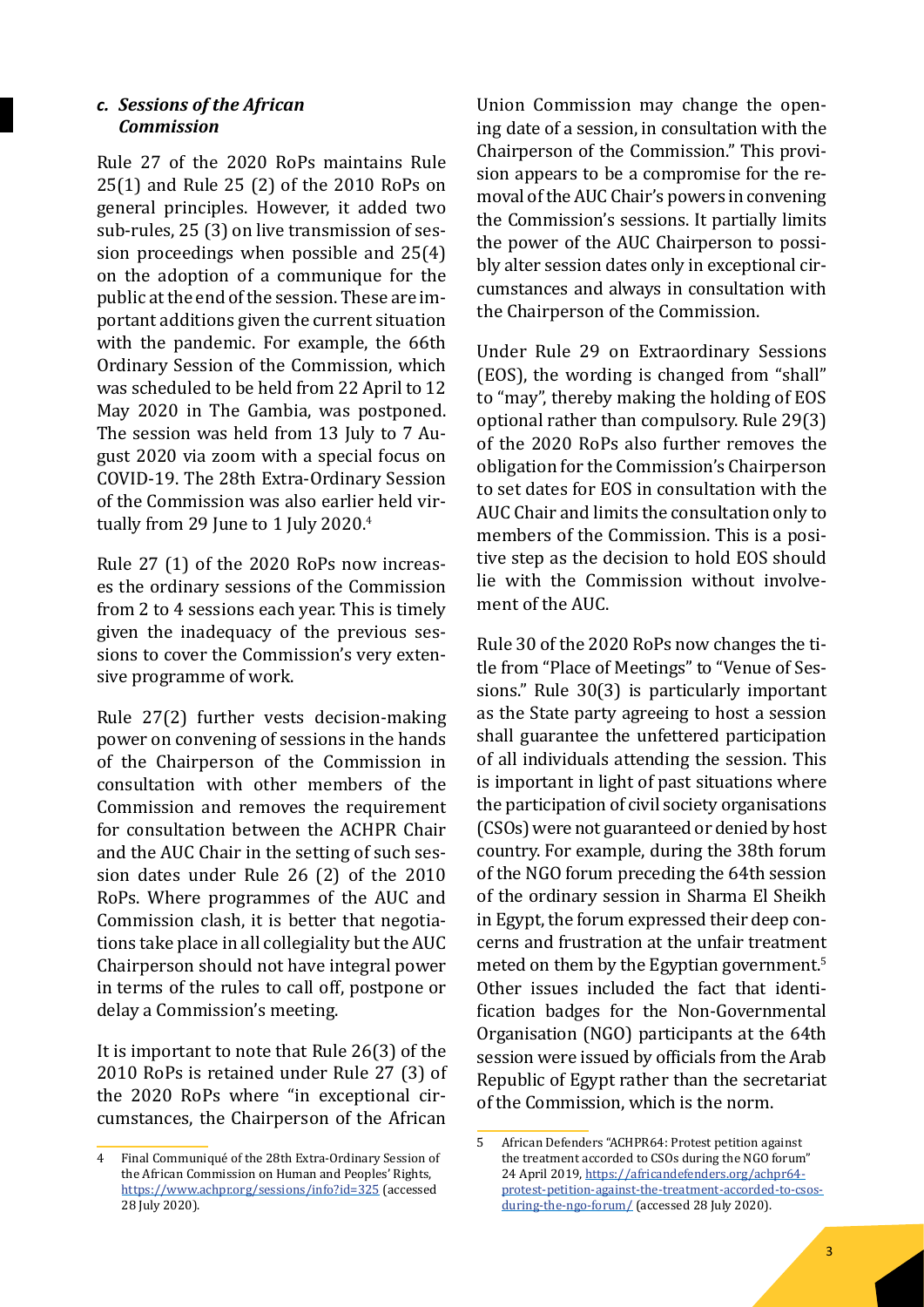Generally, this Rule failed to emphasise that the African Commission should ensure that a State Party inviting it to hold a session within its territory is not generally seen as, or obviously, a violator of human rights within its territory in accordance with its obligations under the African Union Constitutive Act, the African Charter and any other human rights instruments it is a party to.

Rule 30(4) also now creates a firmer obligation on a State Party offering to host a session of the Commission to be bound under Article 62 of the Charter and any supplementary legal instruments. This addresses the complications that have arisen in circumstances where states have offered to host sessions of the Commission but have reneged on meeting the obligations that come with hosting e.g. removing barriers for NGOs coming to the session, meeting financial obligations towards Commissioners, making translation/interpretation services available in all AU languages.

On notification of the opening date of a session, Rule 31(1) reduces the notice period for ordinary sessions from 60 to 45 days. Rule 31(2)'s change of wording with regard to the notice period for the holding of EOS from as soon "as possible before the beginning of the session" to "as soon as practicable" remains vague and does not allow for CSO planning around EOS dates.

#### *d. Reports of the Commission*

Rule 63 of the 2020 RoPs retains the same provisions as provided in Rule 59 of the 2010 RoPs. It requires the Commission to submit its report to the Assembly and to publish the report on the website only after it has been considered by the Assembly. This Rule undermines the independence of the Commission as it has been the main source of the current crisis of independence that the Commission has been facing vis a vis its relationship with political organs of the AU.

This would continue to unduly benefits States Parties who have access to information through their engagement with Commission procedures as part of the AU Assembly of Heads of States and diminishes the Commission's standing as its procedures are seen as part of an unaccountable system that fails to expose human rights violations as a matter of public record.

#### *e. The role of National Human Rights Institutions (NHRIs) & Non-Governmental Organisations (NGOs)*

Rule 71 of the 2020 RoPs now amends 69(1) of the 2010 RoPs by specifying the legal basis for the granting of affiliate status to NHRIs and allowing those without affiliate status to attend sessions as observers. <sup>6</sup>Rule 72 (1) further amends 70(1) of the 2010 RoPs by specifying the legal basis for the granting of observer status.<sup>7</sup> These are generally good additions following existing practice of the Commission and provides a counterpoint to States' queries into the legal basis for such powers.

The Commission's decision to assert its independence through this rule would likely be deemed as contrary to the decision of the Council, which noted that the Commission should apply its criteria for the granting of observer status to Non-governmental Organisations (NGOs) in line with existing AU accreditation criteria "which take African values and traditions into account."8 This crisis arose as a result of the 2015 incident when the AU Executive Council directed the African Commission to reverse its decision of according observer status to the NGO Coalition of

<sup>6</sup> See Resolution on the Granting of Affiliate Status to National Human Rights Institutions and specialized human rights institutions in Africa - ACHPR/ Res.370(LX)2017, https://www.achpr.org/sessions/ resolutions?id=412 (accessed 3 August 2020).

<sup>7</sup> See Resolution on the Criteria for Granting and Maintaining Observer Status to Non-Governmental Organisations working on Human and Peoples' Rights in Africa, ACHPR/Res.361(LIX)2016, https://www.achpr. org/sessions/resolutions?id=373 (accessed 3 August 2020).

<sup>8</sup> N 1 above, para 8(iv).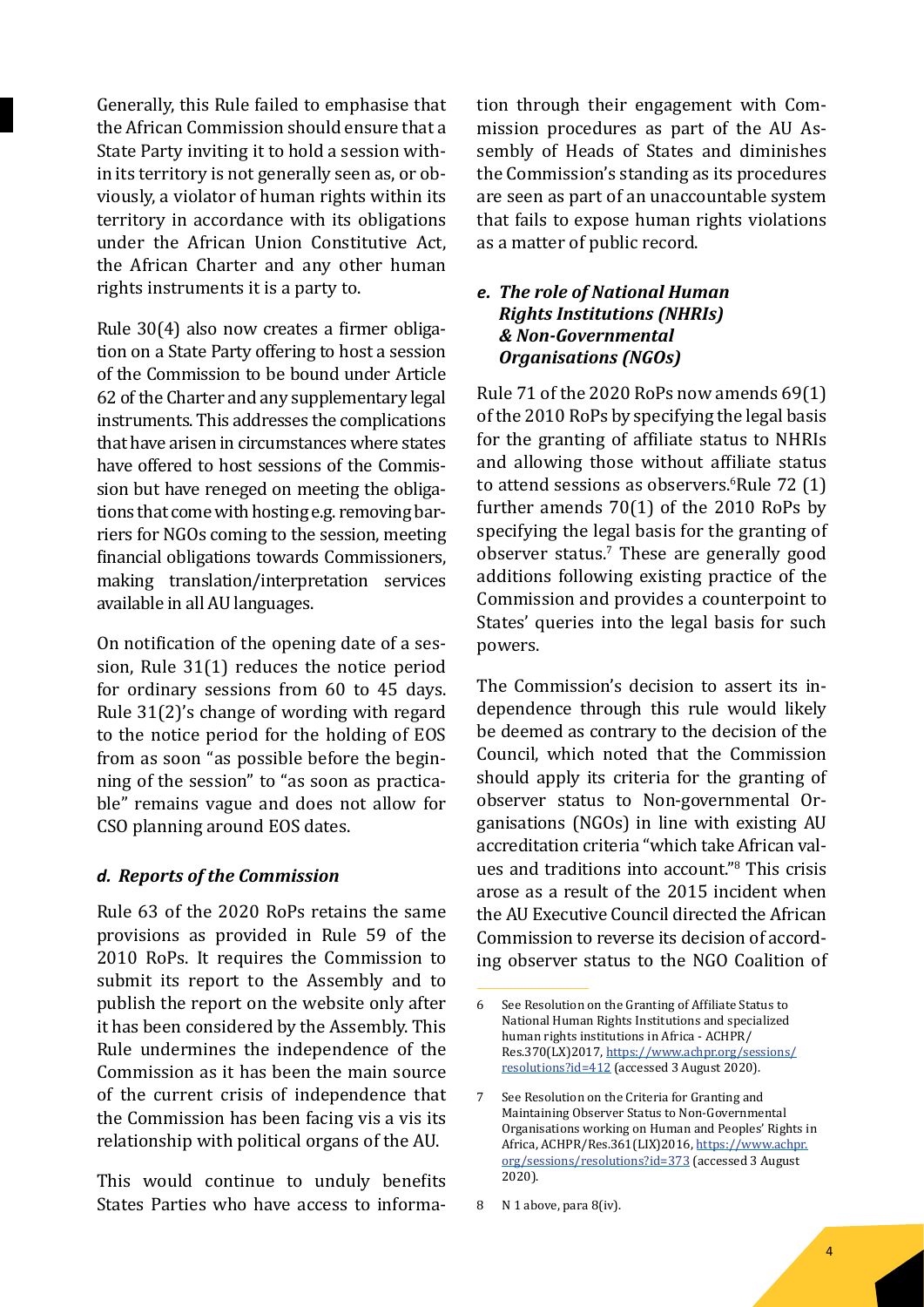African Lesbians (CAL). Given that admitting NGOs is part of the Commission's functions, even under 'functional independence' as declared by the Executive Council, this should be solely the Commission's decision to make.

It is worth pointing out that the 2020 RoPs further introduces Rule 72(3) which strips CSOs with observer status of their special status if the Commission considers that such an observer "no longer fulfils the criteria or defaults on its obligations." Whilst this Rule may be aimed at ensuring active CSO participation and engagement with the Commission, the context in which it has been introduced raises concerns. The inability of a CSO to engage with the Commission or to submit its activity reports in a context of dwindling funding for CSOs and shrinking civic spaces globally only serve to further marginalise CSO voices. The Rule does not seem to comply with principles of natural justice as it does not seem to make any provision on the recourse that NGOs who are subject to such 'measures' can take.

# *f. Protection from reprisals*

The Commission added a new rule of protection from reprisals. Rule 74 is targeted at State Parties to ensure that they do not take any kinds of reprisals against individuals or entities that provide the Commission with information, testimonies or evidence against members of the Commission or its staff in connection with the performance of their duties. This is a very critical rule given the many stakeholders that the Commission depend on for its work. It speaks to the independence of the Commission in addressing possible instances of reprisals including Commissioners not getting re-elected due to an adverse finding on a State, or CSOs being afraid to work with the Commission.

### *g. The communications procedure of the African Commission*

Chapter 3 of the 2020 RoPs deals with consideration of communications extensively. Rule 88 changes the title from "Records of Communications under Articles 47, 48, 49 and 55 of the Charter" to 'Register of Communications under Articles 47, 48, 49 and 55 of the Charter." This Rule now introduces a more systematic recordkeeping system in the form of a register. This is particularly important for CSOs in monitoring the complaints procedure e.g. updates to this register on progress on complaints and it is useful for clarifying availability of decisions as per the current status of complaints on the register.

# *Working language*

Rule 89 on the language of submissions is new. It allows complainants to submit complaints in any of the AU's working languages i.e. English, French, Portuguese, Arabic and Kiswahili. This is a positive development, although it needs to be accompanied by improved translation services.

# *Duty to cooperate*

Rule 92 on the duty to cooperate with the Commission is a new addition. The Rule introduces an obligation on the parties to a Communication to cooperate fully with the Commission for the proper administration of justice. This is an important addition given States' increased non-cooperation with the complaints handling procedure before the Commission. Such non-cooperation has included false claims that submissions were never received, delays in filing responses, refusal to implement provisional measures, boycotting proceedings, etc.

# *Working Groups and Rapporteurs on Communications*

Rule 93 of the 2020 RoPs codifies existing practice by introducing the idea of working groups to decide on the seizure and admissibility of communications. It further eliminates the powers of the Rapporteur to request information on complaints from the States Parties concerned or transmit information of the complaint or prepare a report on the admissibility or inadmissibility of a complaint. This might be based on criticism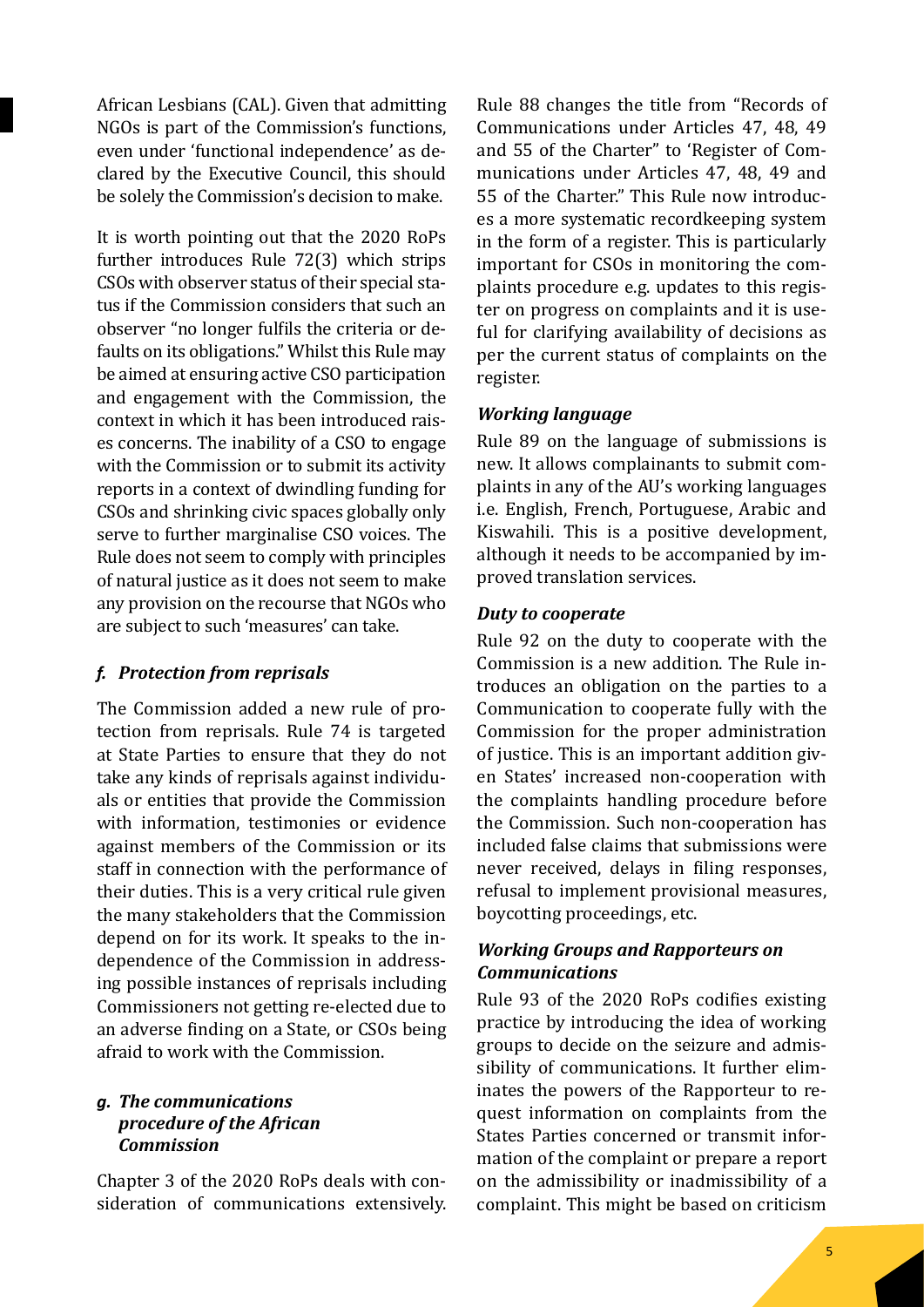of such a practice, which has been considered tokenism given that the Secretariat does all the work.

# *Recusal of a member of the Commission from taking part in the examination of a Communication*

Rule 94 of the 2020 RoPs maintains the provision of Rule 101 in the 2010 RoPs. It provides that Commissioners shall be recused from the consideration of a communication if the Commissioner:

- "a. Is a national of the State Party concerned;
- b. Has any personal interest in the case;
- c. Is engaged in any political or administrative activity or any professional activity that is incompatible with his/her independence or impartiality;
- d. Has participated in any capacity in any decision at the national level in relation to the Communication;
- e. Has expressed publicly opinions that are objectively capable of adversely affecting his/her impartiality with respect to the Communication; or if the Commission
- f. Finds, for any other reason, that his/her impartiality is capable of being adversely affected.

Case law on how the Commission has handled allegations of bias suggests that a more general rule for recusal, under which anyone with interest in the case has the means to request the recusal of a Commissioner whom they allege holds sufficient interest in the case to constitute bias, would be desirable.

In Communication 428/12: *Dawit Isaak v Eritrea* (2015),<sup>9</sup> the Government of Eritrea filed a preliminary objection accusing the then Chairperson and Special Rapporteur on Freedom of Expression and Assembly, Commissioner Pansy Tlakula of bias in the determination of the case. The Eritrean Government's complaint related to Commissioner Tlakula's writing of a preface to a CSO report on the erosion of freedom of expression in Eritrea as well as her pronouncements at an

9 *Dawit Isaak v Eritrea*(Communication 428/12) [2018] ACHPR 135; (27 APRIL 2018).

ordinary session seminar at which the CSO report was launched.10 In that case, the Commission applied the two tier test of bias i.e. subjective approach which seeks to ascertain the actual existence of bias by assessing the personal conviction of a given adjudicator in a given case, followed by the objective approach which asks whether the same adjudicator offered guarantees sufficient to exclude any legitimate doubt of impartiality. $11$ The Commission dismissed the Respondent State's preliminary objection on grounds of bias, breach of confidentiality and politicisation of the matter.<sup>12</sup>

#### *Intervention by amicus curiae*

Under Rule 2 on definitions, an amicus is defined as a 'third party having no interest in the outcome of a Communication.' However, given that an *amicus* is a third party to the complaint, they are generally allowed to take legal and or factual positions for or against the positions of either of the parties to the complaint and therefore need not be completely disinterested. In other cases, the person who files an amicus brief may be directly or indirectly impacted by the outcome of the communication. The definition should have simply left it at 'third party' not directly involved in the communication.

Rule 104 further provides the modalities for intervention by an *amicus curiae* in several ways. Firstly, it provides that an *amicus* can request to intervene by making a written or oral submission at any moment after the Respondent state has been asked to make its submissions on a case where previously it was not clear when such briefs could be submitted. The Rule articulates that *amicus*  briefs may be submitted by interested parties of their own accord or at the invitation of the Commission. Secondly, it lays down clear procedures in that, requests to inter-

<sup>10</sup> Decision of the African Commission on Human and Peoples Rights on the Preliminary Objection Communication 428/12 – Dawit Isaak v Republic of Eritrea, para 24.

<sup>11</sup> As above.

<sup>12</sup> As above, para 61.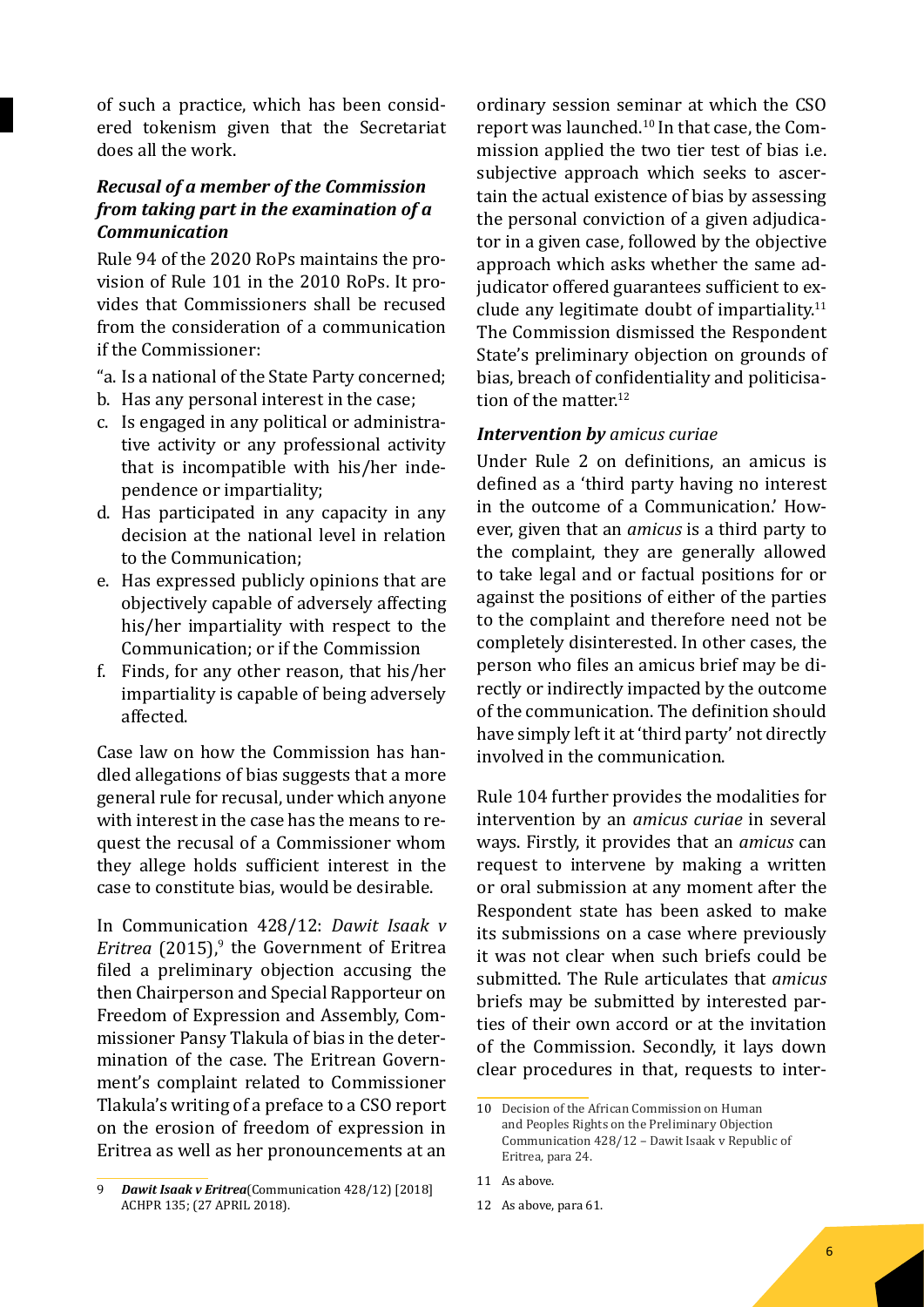vene should be sent to the Secretariat, and should include contact details of the author and motivation on how the submission can be useful to the Commission. It can also not be longer than 10 pages.

If the request to intervene as *amicus curiae*  has been decided and a leave is granted to intervene in the case by making written or oral submissions, Rule 105 on procedure to intervene will then become applicable. Previous criticism of the Commission's approach to *amicus curiae* has been that the Commission does not elaborate on the type or form of the information that can be submitted in the *amicus brief*, and the procedure is generally undefined.13 In an attempt to address this, the Commission by virtue of Rule 105 (4) shall do the following:

- a. Share the parties' pleadings with the amicus curiae;
- b. Require the amicus curiae to file an amicus brief within thirty (30) days; and
- c. Share the amicus brief with the parties and require them to file their responses within thirty (30) days.

Additionally, the author of the brief maybe able to address the Commission only if the Commission gives its express consent for them to make such oral presentations, as well as the possibility of the brief being published on the Commission's website.

### *Intervention by a third party with a direct interest in the case*

The introduction of Rule 106 enables the Commission to receive submissions from third parties with an interest in the case "prior to the merits stage of the communication under consideration." The third party must demonstrate how he or she will benefit or directly suffer from the outcome of the communication.

#### *Decision on merits*

Rule 114(2) now explicitly authorises the

Commission to make a decision on default where the respondent State fails to submit its response to a complaint. This is a positive development as it has the potential to encourage States to submit their response to communications. However, it drops the definitive time period of 12 months within which the Commission ought to have taken a decision in the old Rule 92(1). The lack of definitive timelines would likely cause continuous inordinate delays in the finalisation of communications under Article 53 of the Charter.

Rule 114 (5) further notes that the decision shall be communicated to the States Parties and the Assembly.<sup>14</sup> However, it does not address what the Commission would do in an instance where the complainant is not a State Party. Such a lacuna might lead to a miscarriage of justice as the Respondent State will have access to the decision, by virtue of being part of the Assembly while the Complainant will be kept in the dark on the contents of the Commission's decision. However, the Commission, through its own working group on communications, has indicated that the rule does not apply to parties to the case, as parties to communications may obtain such information by writing to the Secretariat of the Commission.15

It is certainly arguable that this particular Rule further undermines the Commission's independence as its decisions are first presented to the scrutiny of the Assembly and to the likely possibilities of pressure from the AU political organs. The role of the Assembly should be seen as an administrative task that should not in any way accord the Assembly powers, assuming the role of an

<sup>13</sup> Frans Viljoen & Adem Kassie Abebe, *'Amicus Curiae Participation Before Regional Human Rights Bodies in Africa*' (2014) 58 *Journal of African Law* 22, 30–31, 34.

<sup>14</sup> This is done in terms of art. 59 of the African Charter, which provides that "all measures taken within" the Charter's provisions must remain confidential until the Assembly decides otherwise.

<sup>15</sup> Inter-session activity report (November 2016- May 2017) of Hon Commissioner Lucy Asuagbor, Chairperson of the Working Group on Communications presented at the at the 60th Ordinary Session of the African Commission on Human and Peoples' Rights Niamey, Niger, 8 – 22 May 2017 https://www.achpr.org/sessions/ intersession?id=274 (accessed 1 August 2020), para 15.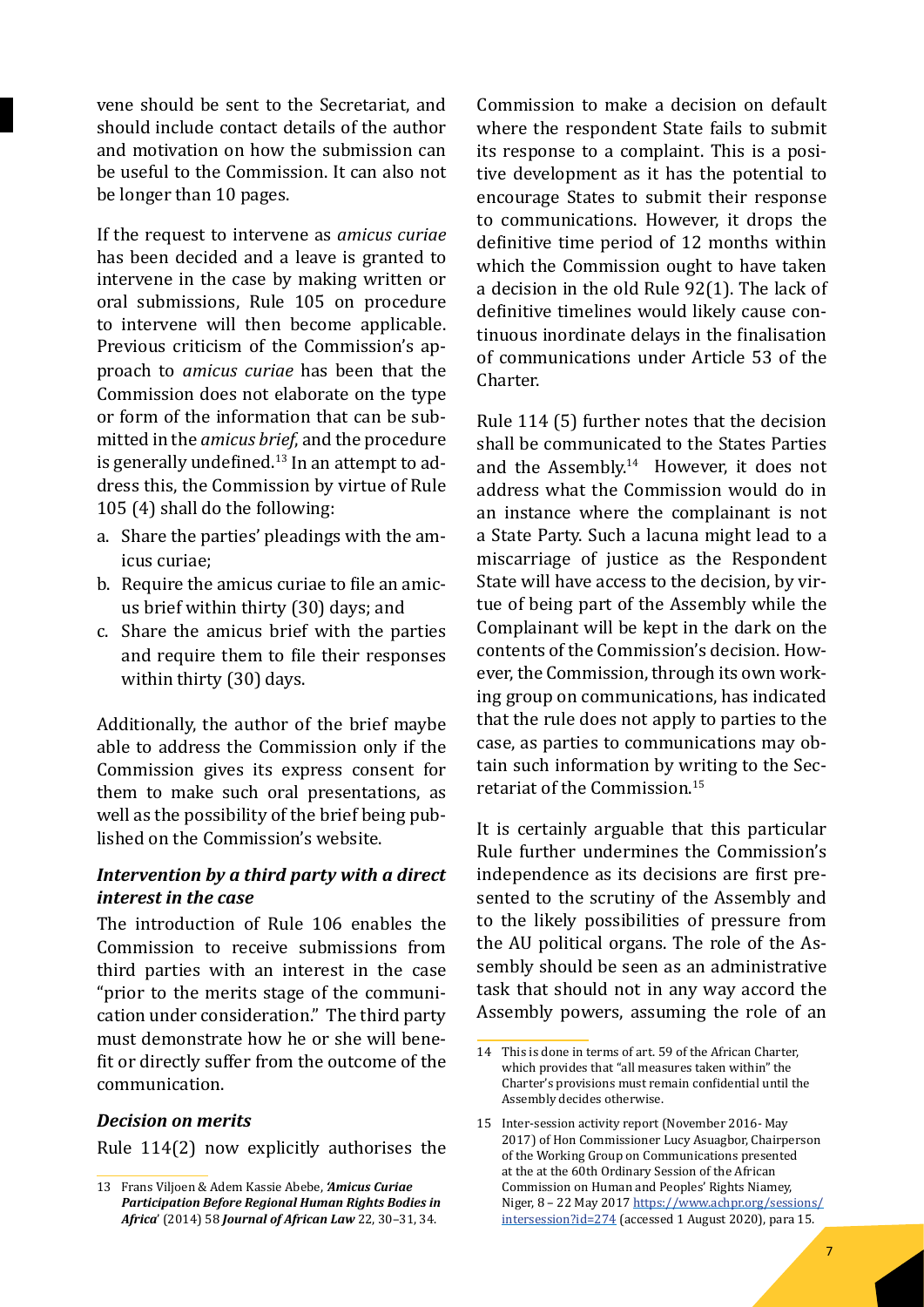Appellate body or a vetting process capable of changing or altering decisions of the Commission.16 Article 42(2) of the African Charter empowers the Commission to lay down its own rules of procedure, while Article 45(3) gives the Commission the powers to interpret the provisions of the Charter. The Commission is thus enabled by the Charter to exercise its adjudicatory powers independent of the political organs of the AU.

# **Conclusion: Challenges persist to the Commission's independence**

The above discussion focuses on some of the key changes in the 2020 RoPs of the African Commission. To the extent that these issues have been highlighted, this contribution has attempted to discuss whether these changes strengthen or undermine the independence of the Commission.

On the one hand, the 2020 RoPs have made some improvements towards strengthening the Commission's independence. As shown above, there are a number of positive developments that allows for smoother processes and affirms the independence of the ACHPR from the AUC. One of such is the provision that places the power on convening of sessions in the hands of the chairperson of the ACHPR in consultation with fellow members of the Commission and removes the requirement for consultation between the Commissions Chair and the AUC Chair in the setting of such session dates. Also critical is the Commission's decision to maintain its own rules on granting of observer status to NGOs in the face of the Executive Council's Decision 1015 of 2018. Nonetheless, there needs to be safeguards in place for guaranteeing NGOs the right to be heard in reinstating their status without going through the process of re-applying for observer status and waiting a very long time again.

Further, whilst the protection from reprisals is timely, this same principle of non-reprisals should be addressed in Chapter II relating to the general Status of the Commission as a whole in particular to protect its institutional integrity against actors, institutions and bodies such as the Executive Council from taking actions that undermine its independence.

On the other hand, there are also a number of debatable provisions that undermine the independence of the Commission. A key issue is the relationship between the Commission and other political organs of the AU. The Commission's decision to maintain provisions in the RoPs that require them to submit activity reports to the 'consideration' of the Assembly remains problematic and does not in any way solve the Commission's independence crisis. Notably, this could be said to be in line with article 59(3) of the African Charter, which the Commission has not yet been able to navigate. Thus, the question of what the term 'consideration' by the Assembly means vis a vis the Commission's mandate would come to the fore once again. Does 'consideration' mean that the Assembly has the power to request the Commission to include or exclude certain items in its report? Does it mean having the power to direct the Commission on how it should apply its rules in the making of decisions contained in the report? Does it mean having the power to withhold the release of the report until it reflects the wishes of the Assembly? From the foregoing, it is submitted that the 2020 RoPs do not provide these answers as it still contains contentious provisions that undermine the independence of the Commission and its ability to make its own decisions without the interference of the political organs of the AU.

<sup>16</sup> See J Biegon 'Diffusing tension, building trust: proposals on guiding principles applicable during consideration of the activity reports of the African Commission on Human and Peoples' Rights' (2018) Global Campus Policy Briefs. https://repository.gchumanrights.org/ bitstream/handle/20.500.11825/580/PolicyBrief\_Africa\_ ok.pdf?sequence=6&isAllowed=y(accessed 2 August 2020).